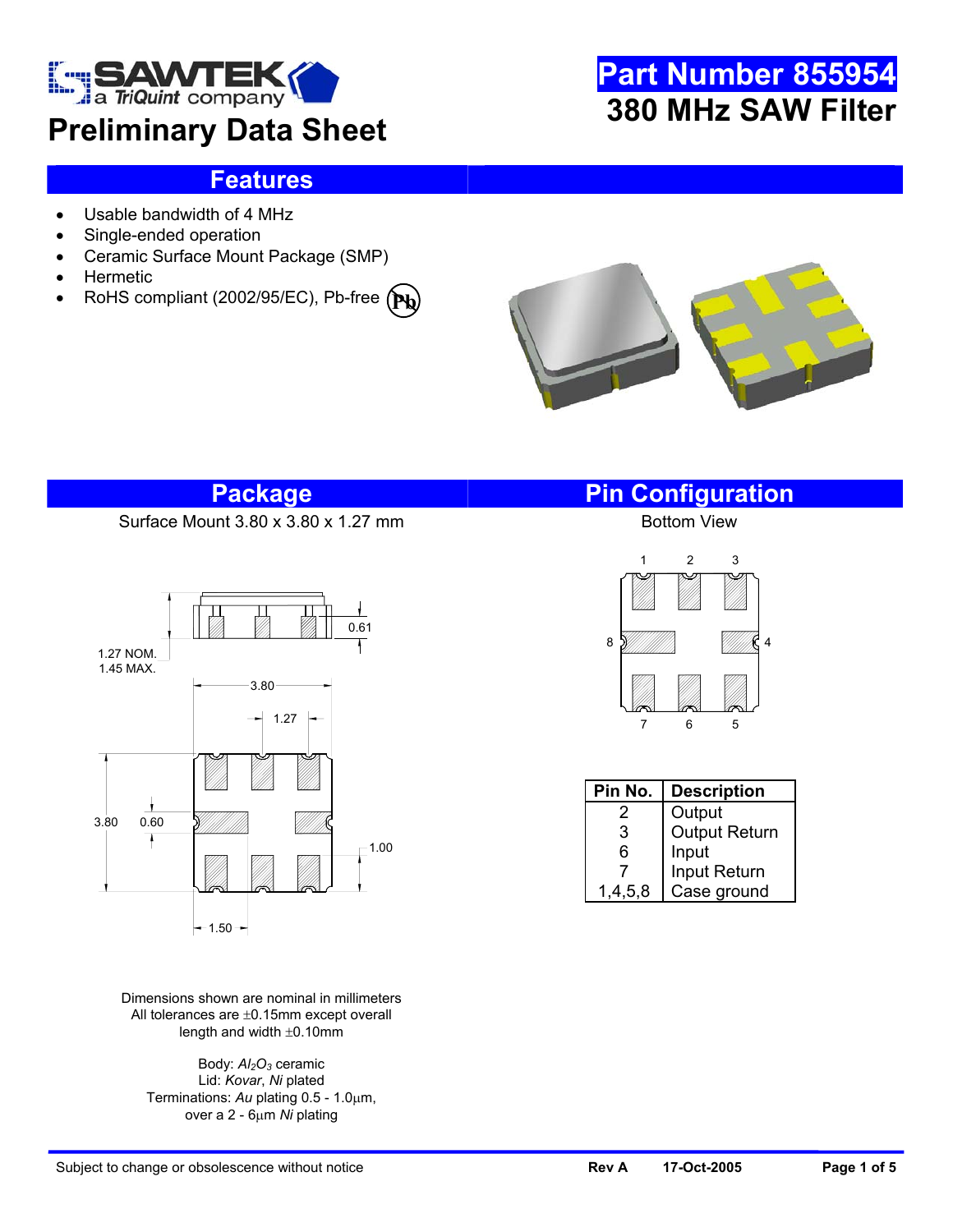

# **Part Number 855954 380 MHz SAW Filter**

# **Preliminary Data Sheet**

## **Electrical Specifications (1)**

**Temperature Range: (2)** 

-30 to +70  $^{\circ}$ C

| Parameter <sup>(3)</sup>         | <b>Minimum</b> | <b>Typical</b> | <b>Maximum</b> | <b>Unit</b> |
|----------------------------------|----------------|----------------|----------------|-------------|
| Center Frequency, f <sub>0</sub> |                | 380            |                | <b>MHz</b>  |
| <b>Insertion Loss at 380 MHz</b> |                | 9.5            | 11             | dB          |
| 3 dB Bandwidth                   | 4.8            | 7.3            |                | <b>MHz</b>  |
| Passband Ripple <sup>(4)</sup>   |                |                |                |             |
| 378.1 - 381.9 MHz                |                | 0.65           | 1.5            | $dB$ p-p    |
| <b>Phase Linearity</b>           |                |                |                |             |
| 378 - 382 MHz                    |                | 1.1            | 4              | deg RMS     |
| <b>Relative Attenuation</b>      |                |                |                |             |
| 360 - 373 MHz                    | 28             | 38             |                | dB          |
| 387 - 400 MHz                    | 28             | 36             |                | dB          |
| Source Impedance: (5)            |                | 50             |                | $\Omega$    |
| Load Impedance: (5)              |                | 50             |                | Ω           |

#### **Notes:**

- 1. All specifications are based on the test circuit shown below
- 2. In production, devices will be tested at room temperature to a guardbanded specification to ensure electrical compliance over temperature
- 3. Electrical margin has been built into the design to account for the variations due to temperature drift and manufacturing tolerances
- 4. Passband ripple is the worst case peak to adjacent valley over a frequency range defined by the measured roll off at the passband edges
- 5. This is the optimum impedance in order to achieve the performance shown

#### **Test Circuit:**

Actual matching values may vary due to PCB layout and parasitics

50Ω

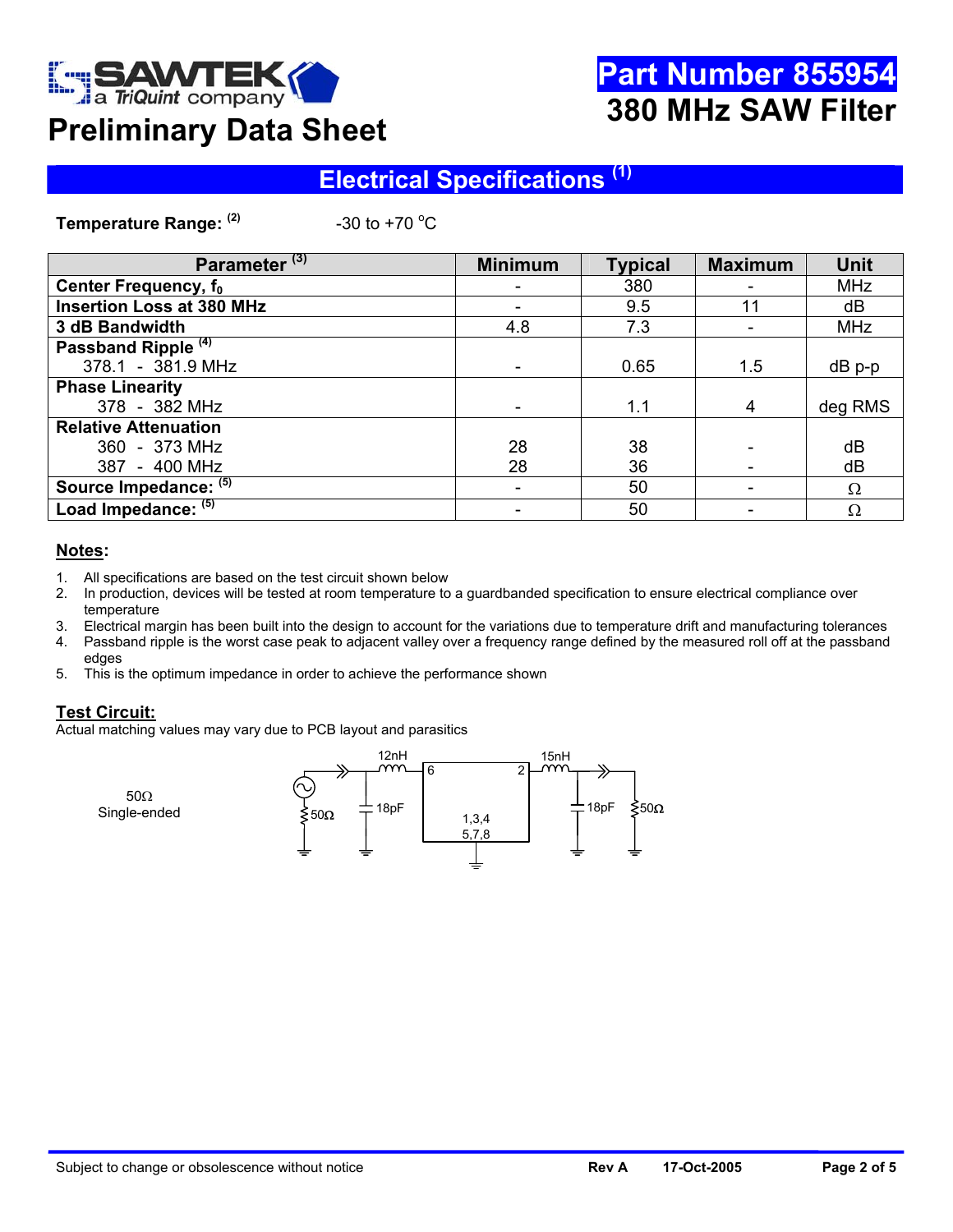

# **Part Number 855954 380 MHz SAW Filter**

## **Typical Performance (at +25o C)**

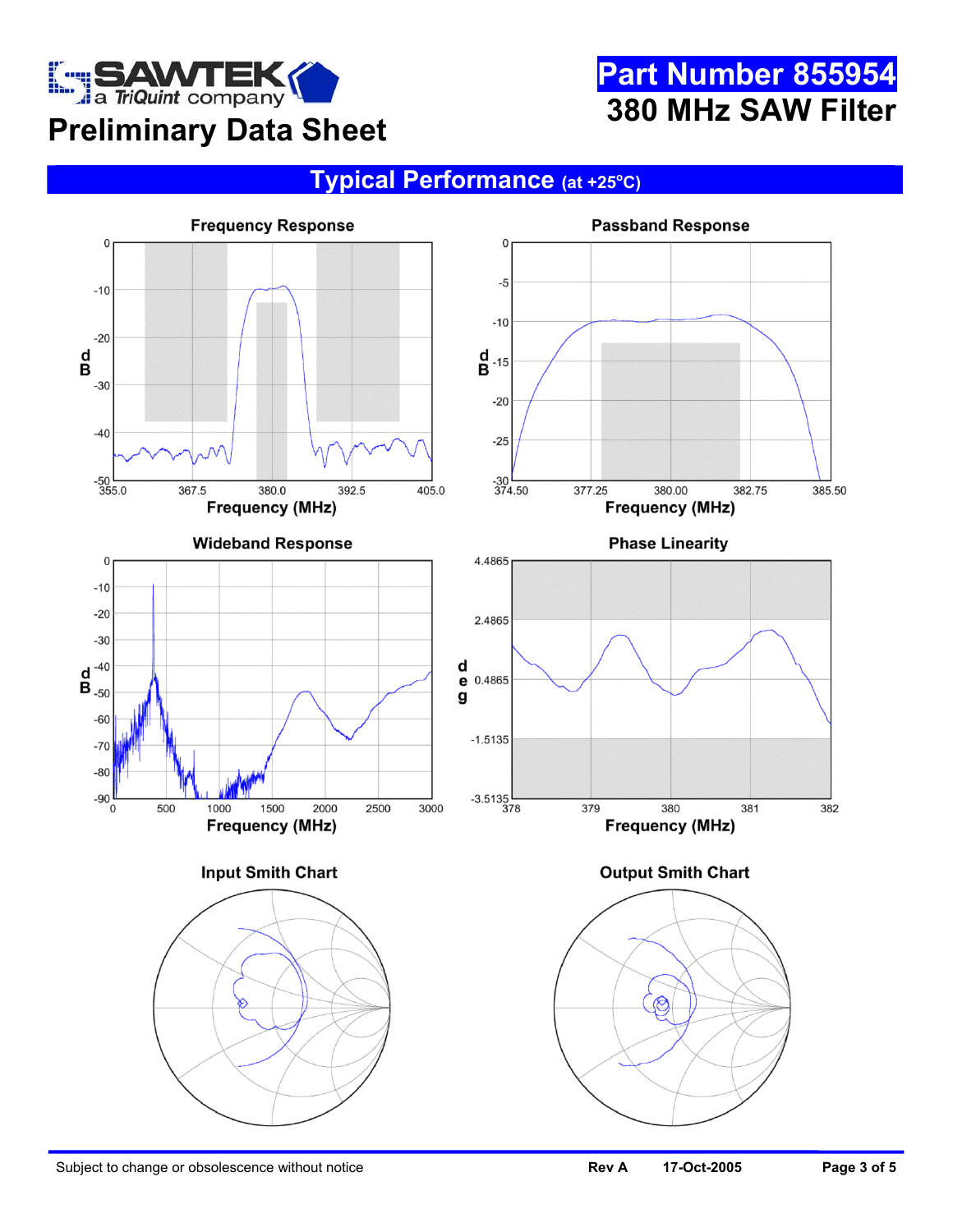

# **Preliminary Data Sheet**

#### **Matching Schematics**

Actual matching values may vary due to PCB layout and parasitics





## **Marking Community Community PCB Footprint**

**Part Number 855954**

**380 MHz SAW Filter**



The date code consists of: JJJ = Julian day,  $Y =$  last digit of year,  $M =$  manufacturing site code

This footprint represents a recommendation only Dimensions shown are nominal in millimeters

**Tape and Reel** 

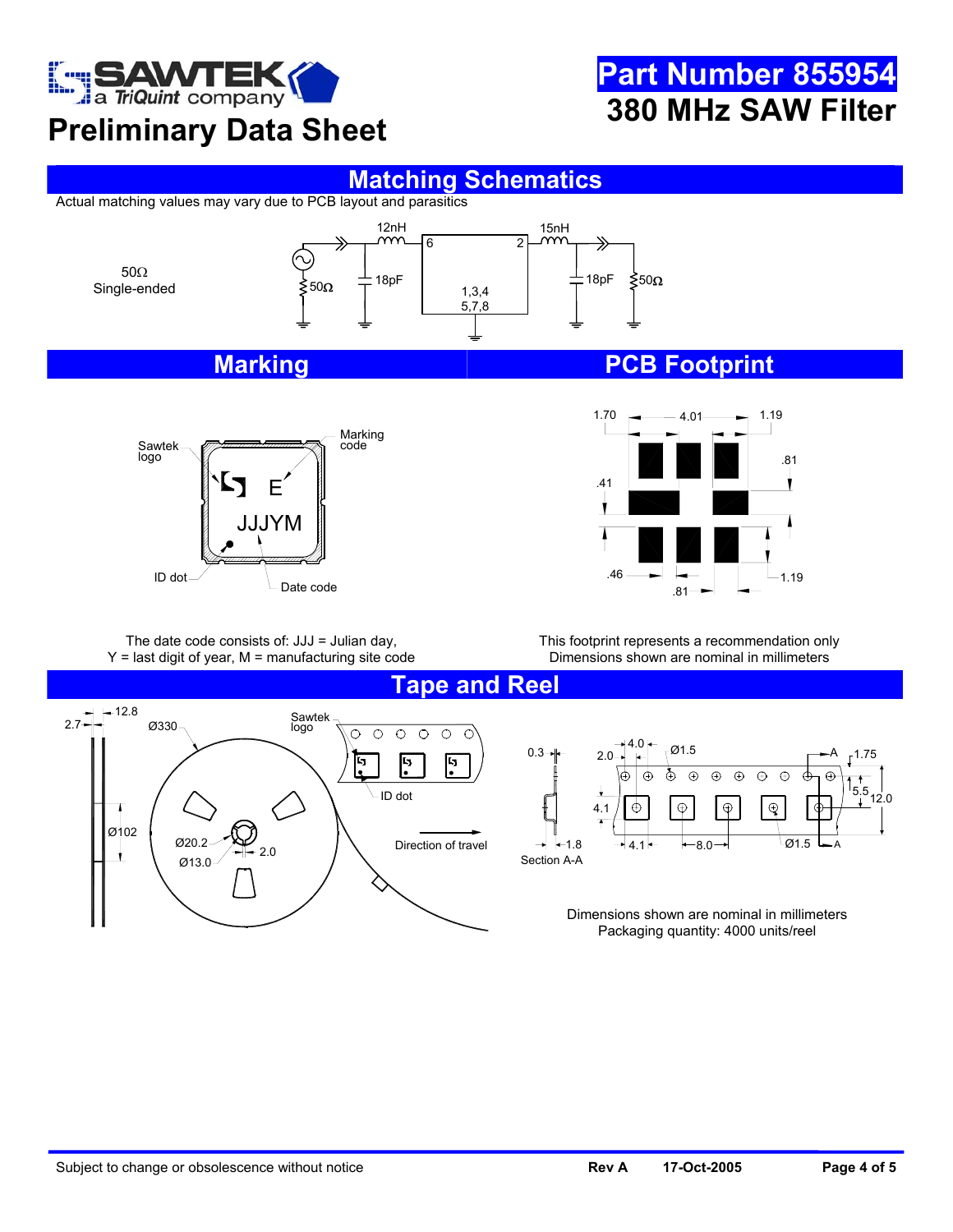

## **Preliminary Data Sheet**

| Maximum Ratings                    |               |                |                |         |  |  |
|------------------------------------|---------------|----------------|----------------|---------|--|--|
| <b>Parameter</b>                   | <b>Symbol</b> | <b>Minimum</b> | <b>Maximum</b> | Unit    |  |  |
| <b>Operating Temperature Range</b> |               | $-30$          | +70            | $\circ$ |  |  |
| Storage Temperature Range          | sta           | -40            | $+85$          | $\sim$  |  |  |

## **Important Notes**

#### **Warnings**

- Electrostatic Sensitive Device (ESD)
- Avoid ultrasonic exposure

#### **RoHS Compliance**

• This product complies with EU directive 2002/95/EC (RoHS)



#### **Solderability**

• Compatible with JEDEC J-STD-020C **Pb**-free process, **260°C** peak reflow temperature ([see soldering profile](http://www.triquint.com/company/divisions/sawtek/solder.cfm))

| <b>Links to Additional Technical Information</b> |                                |                                    |  |  |  |
|--------------------------------------------------|--------------------------------|------------------------------------|--|--|--|
| <b>PCB Layout Tips</b>                           | <b>Qualification Flowchart</b> | <b>Soldering Profile</b>           |  |  |  |
| S-Parameters                                     | <b>RoHS</b> Information        | <b>Other Technical Information</b> |  |  |  |
|                                                  |                                |                                    |  |  |  |

Sawtek's liability is limited only to the Surface Acoustic Wave (SAW) component(s) described in this data sheet. Sawtek does not accept any liability for applications, processes, circuits or assemblies, which are implemented using any Sawtek component described in this data sheet.

## **Contact Information**

SAWTEK PO Box 609501 Orlando, FL 32860-9501 USA

Phone: +1 (407) 886-8860 Fax: +1 (407) 886-7061 Email: [custservice@sawtek.com](mailto:custservice@sawtek.com) Web: [www.sawtek.com](http://www.triquint.com/company/divisions/sawtek/)

Or contact one of our worldwide Network of [sales offices](http://www.triquint.com/sales/), [representatives or distributors](http://www.triquint.com/sales/)

Subject to change or obsolescence without notice **Review Subject 17-Oct-2005 Page 5 of 5 Page 5 of 5**